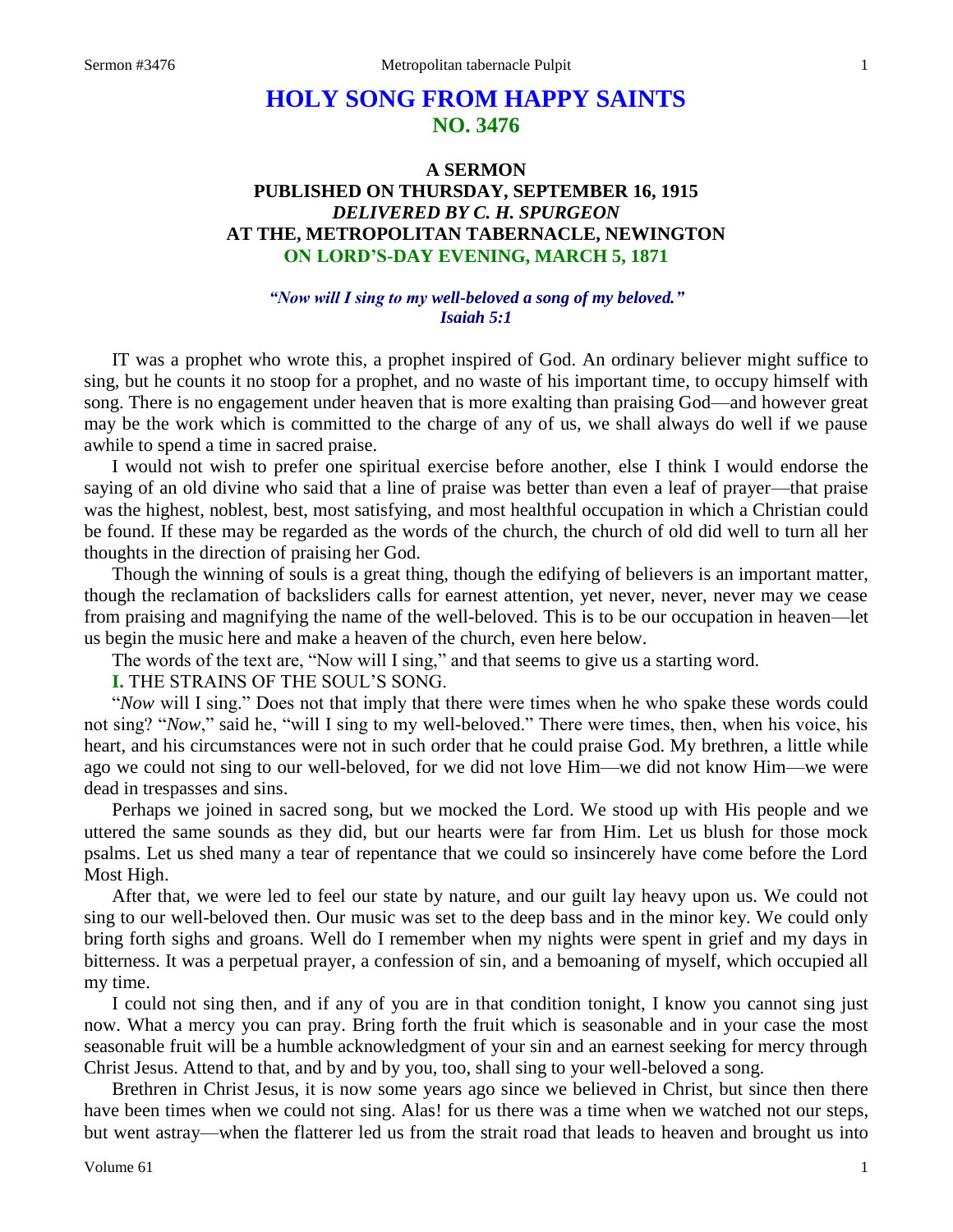sin. And then the chastisements of God came upon us, our heart was broken, until we cried out in anguish, as David did in the  $51<sup>st</sup>$  Psalm. Then if we did sing, we could only bring out penitential odes, but no songs.

We laid aside all parts of the book of Psalms that had to do with Hallelujah and we could only groan forth the notes of repentance. There were no songs for us then, till at last Emmanuel smiled upon us once more, and we were reconciled again, brought back from our wanderings and restored to a sense of the divine favor.

Besides that, we have had, occasionally had, to sorrow through the loss of the light of God's countenance. It is not always summer weather with the best of us. Though for the most part—

## *"We can read our title clear, To mansions in the skies,"*

yet we have our fasting time when the Bridegroom is not with us. Then do we fast.

He does not intend that this world should be so much like heaven that we should be willing to stop in it—He, therefore, sometimes passes a cloud before the sun, that we in darkness may cry out, "Oh! that I knew where I might find Him! I would come even to His seat." Even the means of grace at such times will bring us no comfort. We may go to the throne of mercy in private prayer, but we shall perceive but little light even there.

If the Lord withdraw Himself, there is no merry-making in the soul, but sadness, darkness, and gloom shall cover all. Then we hang our harps upon the willows and if any require of us a song, we tell them we are in a strange land and the King has gone—how can we sing? Our heart is heavy and our sorrows are multiplied.

Once more, we cannot very well sing the praises of our well-beloved when the church of God is under a cloud. I trust we are such true patriots, such real citizens of the new Jerusalem that, when Christ's kingdom does not advance, our hearts are full of anguish. My brethren, if you happen to be members of a church divided against itself, where the ministry appears to be without power, where there are no additions, no conversions, no spiritual life—then, indeed, will you feel that whatever the state of your own heart, you must sigh and cry for the desolations of the church of God.

"If I forget thee, O Jerusalem, may my right hand forget her cunning." This is the view of every true citizen of Zion—and however our own hearts may flourish, and our souls be like a well-watered garden, yet if we see the place of worship neglected, the Lord's house dishonored, the church diminished and brought low, the Gospel held in contempt, infidelity rampant, superstition stalking through the land the old doctrines denied, and the cross of Christ made to be of none effect—then, again, we feel we cannot sing—our hearts are not in tune, our fingers forget the accustomed string, and not then can we sing to our well-beloved a song.

With these exceptions, however, I turn to a very different strain, and say that *the whole life of the Christian ought to be describable by the text*, "Now will I sing to my well-beloved a song." From the first moment in which sin is pardoned, to the last moment in which we are here on earth, it should be evermore our delight to sing to our well-beloved a song.

"How can we do that?" say you. Well, we can do it in three or four ways. There is such a thing as *thanks-feeling*—*feeling thankful*—and this ought to be the general, universal spirit of the Christian. Suppose, my dear brother, you are not rich—be thankful that you have enough to eat and to drink, and wherewithal you may be clothed.

Suppose, even, that you had not a hope of heaven, I might say to a man, "Be thankful that you are not in hell." But to you, Christian, I would add, "Be thankful that you never will be there and that, if just now your present joys do not overflow, yet "there remaineth a rest for the people of God"—let that console you.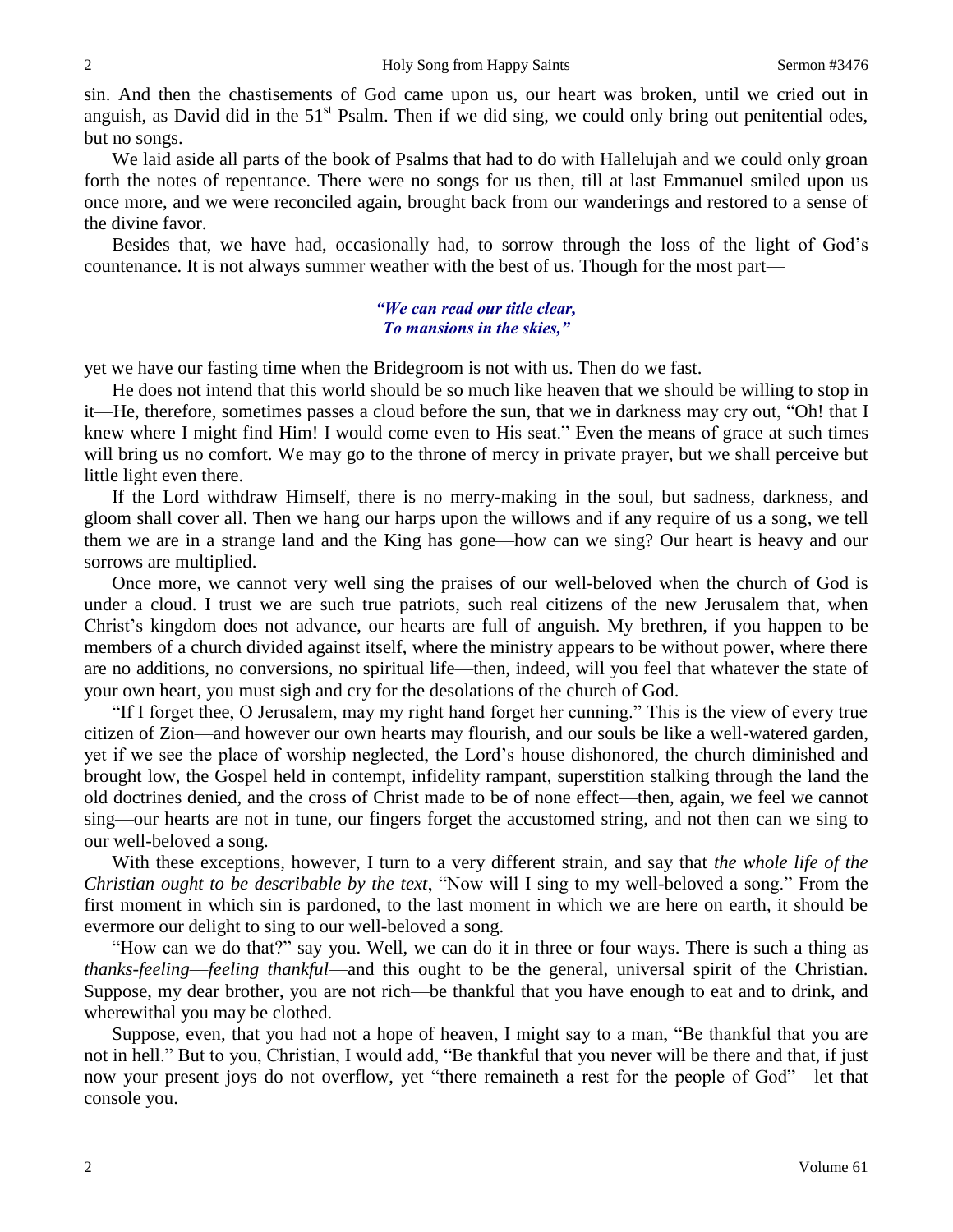Is there ever a day in the year, or ever a moment in the day, in which the Christian ought not to be grateful? Our answer is not slow to give—there is never such a day, there is never such a moment. Always receiving blessings untold and incalculably precious, let us always be magnifying the hand that gives them.

Always, beloved, as we have been, before the foundations of the world with our names engraven on the Savior's hands, always redeemed by the precious blood, always preserved by the power of God which dwells in the Mediator, always secure of the heritage which is given to us in covenant by oath, by the blood of Christ—let us always be grateful, and if not always singing with our lips, let us always be singing with our hearts.

Then, brethren, we ought to always be *thanks-living*. I think that is a better thing than thanksgiving—thanks-living. How is this to be done? By a general cheerfulness of manner, by an obedience to the command of Him by whose mercy we live, by a perpetual, constant, delighting ourselves in the Lord and submission of our desires to His mind.

Oh! I wish that our whole life might be a psalm—that every day might be a stanza of a mighty poem. That so from the day of our spiritual birth until we enter heaven we might be pouring forth sacred minstrelsy in every thought, and word, and action of our lives. Let us give Him thankfulness and thanksliving.

But then let us add *thanks-speaking* with the tongue. We don't sing enough, my brethren. How often do I stir you up about the matter of prayer, but perhaps I might be just as earnest about the matter of praise. Do we sing as much as the birds do? Yet what have birds to sing about, compared with us? Think you, do we sing as much as the angels do? yet were they never redeemed by the blood of Christ. Birds of the air, shall you excel me? Angels of heaven, shall you exceed me? You have done so, but I intend to emulate you henceforth, and day by day, and night by night, pour forth my soul in sacred song.

We may sometimes thank God not only by feeling thankfulness and living thankfulness, and speaking our thanks, but by that *silent blessing of Him* which consists in patient suffering and accepting the evil as well as the good from JEHOVAH's hand. That is often better thanksgiving than the noblest psalm that the tongue could utter.

To bow down before Him and say, "Not my will, but thine be done" is to render Him a homage equal to the Hallelujahs of cherubim and seraphim. To feel not only resigned, but acquiescent—willing to be anything or nothing, according as the Lord would have it—this is in truth to sing to our wellbeloved a song.

Now having put this before you, that there are some times when we cannot sing, but that, as a rule, our life should be praise, let me come again to the text by saying that sometimes on choice occasions appointed by providence and grace, our soul will be compelled to say, "*Now, now* if never before, *now* beyond all other occasions, I will sing to my well-beloved a song."

I only hope that some—that all Christians here—will feel that tonight is one of those occasions. And as you sit here in the presence of this table, upon which will soon appear the emblems of your Savior's passion, I trust you will be saying, "*Now tonight* I feel I *must* sing to my well-beloved a song, for if ever I loved Him, I love Him tonight."

Let us ponder now—

**II.** SOME OF THE OCCASIONS IN WHICH WE MUST SING TO HIS NAME.

The first is *when our soul first perceives the infinite love of Jesus to us,* when we receive the pardon of sin, when we enter into the marriage relationship with Christ as our Bridegroom and our Lord. The song becomes the wedding feast. How could it be a marriage without joyfulness? Oh! do you remember, even years ago, do you not remember now that day when you first looked to Him and were lightened, and when your soul clasped His hands, and you and He were one?

Other days I have forgotten, but that day never can I forget. Other days have mingled with their fellows, and like coins which have been in circulation, the image and superscription have departed from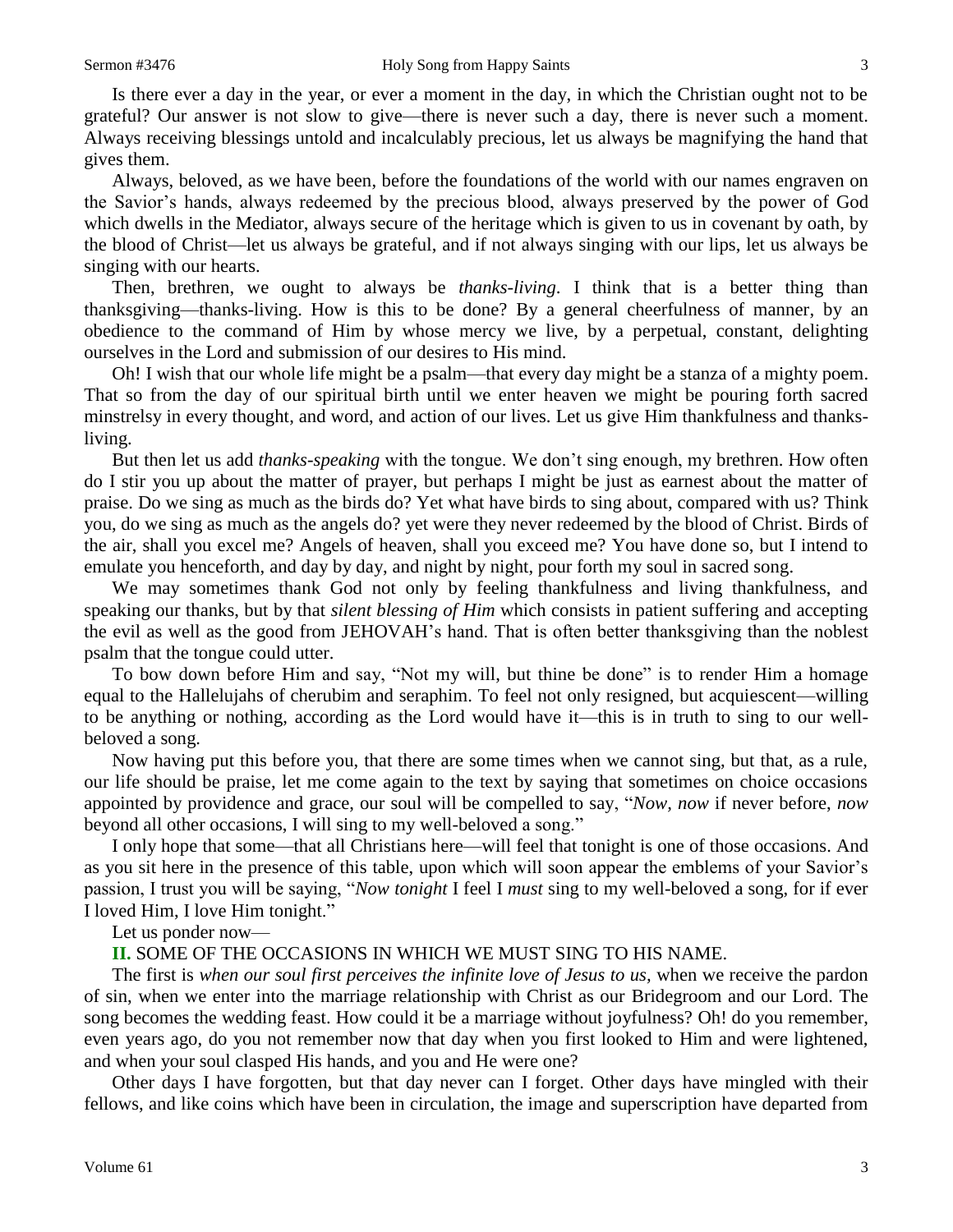them. That day when first I saw the Savior is as fresh and distinct in all its outlines as though it were but yesterday coined in the mint of time.

How can I forget it—that first moment when Jesus told me I was His and my Beloved was mine? Were any of you saved last week? Did any of you find Jesus Christ at any of the meetings last week? Have you found Him this morning? Did a blessing come to you this afternoon? Then hallow the occasion, pour out your soul before the Most High.

Now, if never before, let your well-beloved have your choicest music. "Awake, my glory; awake, psaltery and harp; I myself will awake right early. I will praise You, for though You were angry with me, Your anger is taken away and You comfort me."

Other occasions, however, come after our first day, for with Christ it is not all joy the first few weeks. No, blessed be His name! Sometimes, however, we have our high days and holidays, when the King entertains us at a feast. It is often so with my soul *at this table*. Coming to the Communion Supper every Lord's day, I don't find it grows stale and flat with me.

On the contrary, I think every time I come I love better than I did before to commemorate my Lord's sufferings in the breaking of bread. And usually when we do come round the table, we, who know what it means, feel, "Now will I sing to my well-beloved a song." 'Twas well that after supper they sang a hymn. We want some such expression for the sacred joy that rises in our soul at this feast.

But not only when the emblems are before us, but when you hear a sermon that feeds your soul when you read a chapter and the promises are very precious—when you are in private prayer, and are able to get very near to Jesus, I know your hearts then say, "Now will I sing to my well-beloved a song. He has visited me and I will praise Him. He has made my soul like the chariots of Ammi-nadib, and where shall my strength and rapture be spent but at His dear feet, adoring and magnifying His ever blessed name?" Oh! I wish we often had broken through order and decorum, even, to give to our Lord a song. He well deserves it. Let not cold ingratitude freeze our praises on our lips.

We ought to praise our Lord Jesus Christ and sing to our well-beloved a song, particularly when we have had a *remarkable deliverance*. "Thou shalt compass me about," says David, "with songs of deliverance." Were you raised from a bed of sickness? Have you passed through a great pecuniary difficulty? Through God's help has your character been cleared from slander? Have you been helped in some enterprise and prospered in the world? Have you seen a child restored from sickness, or a beloved wife once more given back to you from the gates of the grave? Have you just experienced the light of Christ's countenance in your own soul? Has a snare been broken? Has a temptation been removed? Are you in a joyous frame of mind? "Is any merry? Let him sing psalms."

Oh! give your well-beloved a song now that the sun shines and the flowers bloom. When the year begins to turn and fair weather comes, the birds seem to feel it and they renew their music. Do so, oh! believer. When the winter is past, and the rain is over and gone, fill the earth with your songs of gratitude.

But remember, O believer, that you should sing your well-beloved a song chiefly when it is not so with you, *when sorrows befall*. He gives songs *in the night*. Perhaps there is no music so sweet as that which comes from the lips and heart of a tried believer. It is real then. When Job blessed God on the dunghill, even the devil himself could not insinuate that Job was a hypocrite. When Job prospered, then the devil said, "Does Job serve God for naught?" but when he lost his all and yet said, "Blessed be the name of the LORD," then the good man shone like a star when the clouds are gone.

Oh! let us be sure to praise God when things go ill with us. Make certain that you sing then. A holy man, walking one night with a companion, listened to the nightingale and he said, "Brother, that bird in the darkness is praising her Maker. Sing, I pray you, and let your Lord have a song in the night." But the other replied, "My voice is hoarse and little used to sing." "Then," said the other, "I will sing." And he sang, and the bird seemed to hear him, and to sing louder still, and he sang on, and other birds joined, and the night seemed sweet with song. But by and by the good man said, "My voice fails me, but this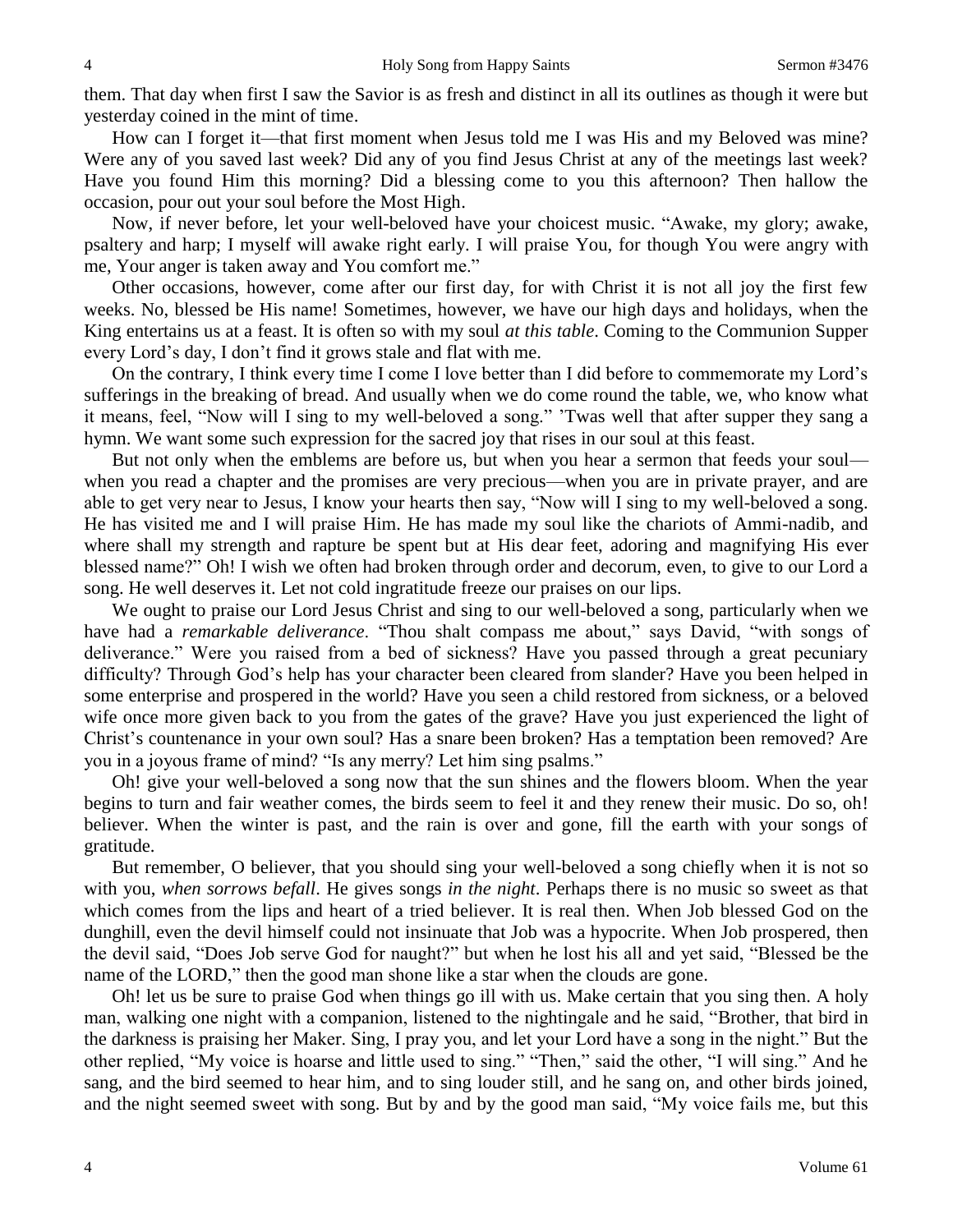bird's throat holds out longer than mine. Would God," said he, "I could even fly away where I could sing on forever and forever."

Oh! it is blessed when we can praise God when the sun is gone down, when darkness lowers and trials multiply. Then let us say, "I will sing to my well-beloved a song." I will tell you exactly what I mean by that. One of you has just passed through a very terrible trouble and you are almost brokenhearted—you are inclined to say, "I will ask the prayers of the church that I may be sustained."

It is quite right, my dear brother, to do that, but suppose you could be a little stronger and say, "Now will I sing to my well-beloved a song"? Oh! it will be grand work. It would glorify God. It will strengthen you. "Yes, the dear child is dead—I cannot bring him back again, but the Lord has done it and He must do right. I will give Him a song, even now." "Yes, the property has gone and I shall be brought from wealth to poverty, but now, instead of fretfulness, I will give to my well-beloved extra music from my heart. He shall be praised by me now. Though He slay me, yet will I praise Him." This is the part of a Christian—God help us ever to act it.

Beloved friends, we may well sing to our beloved a song when it shall be near *the time of our departure*. It draws nigh, and as it draws nigh we must not dread it, but rather thank God for it. The swan is said to sing her dying song—a myth, I doubt not, but the Christian is God's swan, and he sings sweetest at the last.

Like old Simeon, he becomes a poet at the last and pours out his soul before God, and I would we each desired, if we are spared to old age, to let our last days be perfumed with thanksgiving, and to bless and magnify the Lord, while yet we linger where mortal ears may hear the strain. Break, O fetters, and divide, you clouds. Be rolled up, O veil that hides the place of mystery from the world. Let our spirits pass into eternity singing.

What a song to our well-beloved will we pour out from amidst ten thousand times ten thousand choristers. We will take our part—every note for Him who loved us and that washed us from our sins in His own blood. Each note undefiled with sin. Each note undistracted and undivided by worldly thoughts. Each note full of perfection and acceptable to Him to whom it shall be presented. O long-expected day, begin! Our hearts are ready to cry out, "Open, you two-leaved gates, and let my spirit pass through, that I may give to my well-beloved a song."

Now I just linger here a minute to put it all round to every Christian here. Brother, haven't you a song for the well-beloved? Sister, haven't you a song for the well-beloved? Aged friend, will you not give Him a note? Young brother full of vigor, haven't you a verse full of praise for Him? Oh! if we might all come to the Communion table in the spirit of praise!

Perhaps some can dance before the ark like David. Others, perhaps, are like Ready-to-Halt, on their crutches, but even he laid them down, according to John Bunyan, once upon a time when he heard the sweet music of praise. Let us bless the name of the Lord. The day has passed and been full of mercy, and eventide has come, and as the sun goes down let us magnify Him whose mercy lasts to us through the night and will come again upon us in the morning, and will be with us till nights and days shall no more change the scene.

Lift up your hearts, my brethren. Let every one of you lift up your hands unto the name of the Most High and magnify Him that lives forever. "Oh! that men would praise the LORD for His goodness—for His wonderful works to the children of men!"

Now I have just a few observations to make about—

**III.** THE QUALITY OF THE SONG.

I will suppose that every Christian here singing has found that he has got one of the Lord's songs to sing. "Now will I sing to my well-beloved a song." Dear brother, the Lord's music has one thing about it—that *it is always new*. How very frequently we find in the New Testament that saints and angels sing "a *new* song." Very different from the songs we used to sing—very different from the songs the world still delights in—ours is heart-music, soul-music. Ours is real joy—no fiction—no mere crackling of thorns under a pot.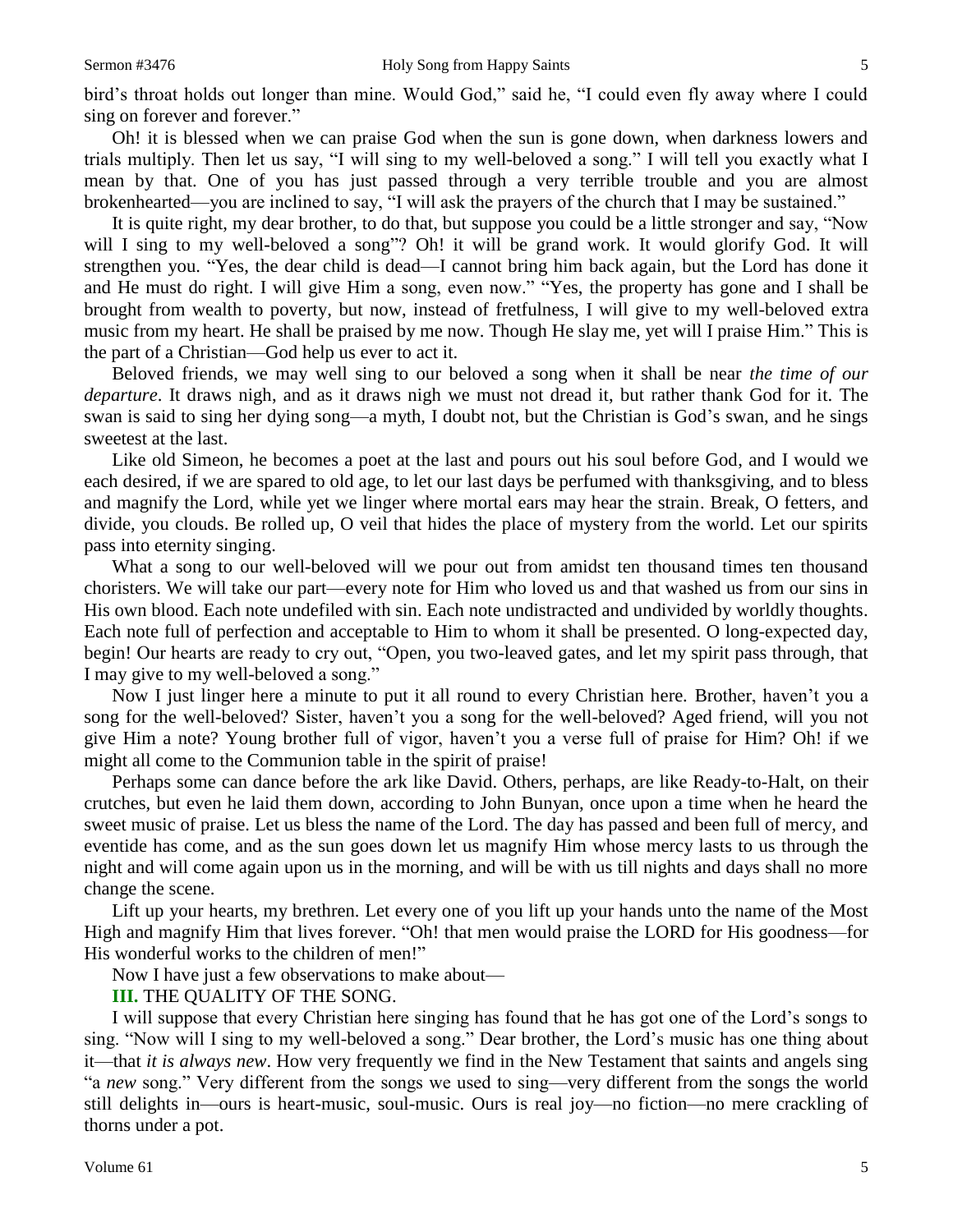Solid joys and lasting pleasures make up the new song of the Christian. New mercies make the song always new. There is a freshness in it of which we never weary. Some of you have heard the Gospel now for fifty years—has it got flat to you? The name of Jesus Christ was known to you as the most precious of all sounds fifty or sixty years ago—has it become stale now? Those of us who have known and loved Him twenty years can only say, "The more we know Him, the more sweet He is, and the more we enjoy His Gospel, the more resolved we are to keep to the old-fashioned Gospel as long as we live."

We could, indeed, sing a new song, though we have sung the same praises these twenty years. All the saints' praises have this about them—that *they are all harmonious*. I do not say that their voices are. Here and there, there is a brother who sings very earnestly through his nose and very often puts out the rest that are round about him. But it does not matter about the sound of the voice to the ear of man—it is the sound of the heart to the ear of God.

If you were in a forest and there were fifty sorts of birds, and they were all singing at once, you would not notice any discord. The little songsters seem to pitch their songs in keys very different from each other, but yet, somehow or other, all are in harmony. Now the saints, when they pray—it is very strange—they all pray in harmony.

So when they praise God. I have frequently attended prayer meetings where there were brethren of all sorts of Christian denominations—and I would have defied the angel Gabriel to have told what they were when they were on their knees. So is it with praise. I may say, "The saints in praise appear as one"—

## *"In word, and deed, and mind, While with the Father and the Son, Sweet fellowship they find."*

Though our words be broken and our notes fall short of melody, yet if our hearts are right, our words are acceptable and our music is harmony in the ears of the Most High.

Beloved, be it noticed about *the saints' music that it always seems very poor to them*. They feel that they must break out. There are some of David's Psalms in which in the Hebrew the words are very much disconnected and broken, as though the poet had strained himself beyond the power of language. And how constantly do you find him calling upon others to help him praise God—not only to other saints, but as if he felt there were not enough saints—he calls on all creatures that have breath to praise God.

How frequently do you find holy men invoking the dwellers above the skies, and earth, and air, and sea to help them lift high the praise of God, and as if they were not content with all animated beings, you will hear them bidding the trees of the wood break out and clap their hands, while they invite the sea to roar and the fullness thereof to magnify the Most High.

Devout minds feel as though the whole creation were like a great organ with ten thousand times ten thousand pipes, and we little men, who have God within us, come and put our little hands to the keys and make the whole universe echo with thunders of praise to the Most High, for man is the world's priest—and the man that is blood-washed makes the whole earth his tabernacle and his temple—and in that temple does every one speak of God's glory.

He lights up the stars like lamps to burn before the throne of the Most High and bids all creatures here below become servants in the temple of the infinite majesty. Oh! brethren, may God give us to feel this state of mind tonight, and though we should think our praises are like to break down, and feel how mean they are, compared with the majesty of JEHOVAH and His boundless love, yet shall we have praised Him acceptably.

I would be very earnest in the next minute or two to stir up my brethren here to sing to their wellbeloved a song, because I am quite sure the exercise will be *most fitting and most beneficial*. I will speak only for myself, but I will say this—if I did not praise and bless Christ my Lord, I should deserve to have my tongue torn out by its roots from my mouth, and I will add—if I did not bless and magnify His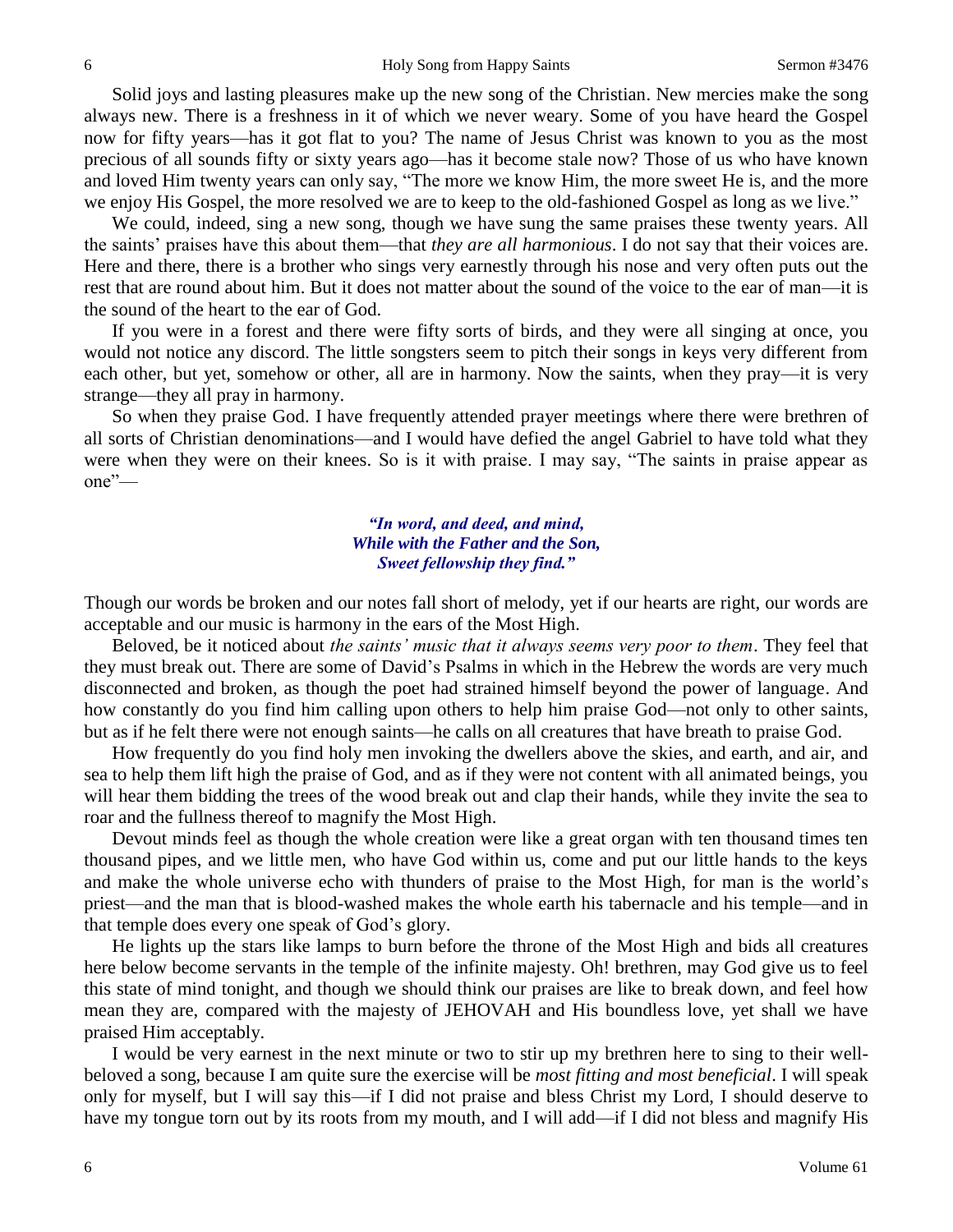name, I would deserve that every stone I tread on in the streets should rise up to curse my ingratitude, for I am a drowned debtor to the mercy of God—over head and ears—to infinite love and boundless compassion I am a debtor. Are you not the same?

Then I charge you by the love of Christ—awake, awake your hearts, now, to magnify His glorious name. It will do you much good, my brethren. There is, perhaps, no exercise that, on the whole, strengthens us so much as praising God. Sometimes, even when prayer fails, praise will do it. It seems to gird up the loins. It pours a holy anointing oil upon the head and upon the spirit. It gives us a joy of the Lord which is always our strength.

Sometimes, if you begin to sing in a dull frame, you can sing yourself up the ladder. Singing will often make the heart rise. The song, though at first it is a drag, will by and by come to be wings which to lift the spirit with it. Oh! sing more, my brethren, and you will sing more still, for the more you sing, the more you will be able to sing the praises of God.

It will glorify God. It will comfort you. It will also prove an attraction to those who are lingering around the churches. The melancholy of some Christians tends to repel seekers, but the holy joy of others tends to attract them. More flies will always be caught with honey than with vinegar—and more souls will be brought to Christ by your cheerfulness than by your moroseness—more by your consecrated joy than by your selfish dolor.

God grant us to sing the praises of God with heart and life until we sing them in heaven, and I doubt not that, as a church, we should thus become more useful and more would be led to cast in their lot with us, for they would perceive that God blessed us. If God should make you feel that you must praise Him tonight, the purpose that I desire to fulfill will have been accomplished.

Oh! I wish I could bid you all say, "I will sing to my beloved a song!" But there are some of you who don't love Him, and cannot, therefore, sing to Him. In Exeter Hall, some years ago, at one of our services, I gave out the hymn—

#### *"Jesu, lover of my soul Let me to Thy bosom fly."*

There was one present who was a total stranger to the Gospel, but that touching expression, "Jesus, lover of my soul," touched his heart and he said, "Is Jesus the lover of my soul? Then I will love Him, too," and he gave his heart to Jesus and cast in his lot with His people. I would that some here would say the same. Then shall they also sing to their beloved a song. But now their fittest duty will be prayer and penitent trust. God help them to seek and find the Savior—even Jesus Christ the Lord. Amen.

## **EXPOSITION BY C. H. SPURGEON**

## *PSALM 116:1-11*

It begins well.

**Verse 1.** *I love the LORD.*

Can you say that? "Yes, Lord, thou knowest all things. Thou knowest that I love thee." "I love the LORD." Love is said to be blind, but not love to God. Love to God can see and it can give a reason for its own existence—and a good substantial reason, too. "I love the LORD."

**1.** *Because he hath heard my voice and my supplications.* 

A good reason for love will be found in the closet where prayer is answered. If you have ever been in trouble and that divine friend has listened to your feeble cries, you do love Him, and you cannot help loving Him. You wonder why others do not love Him too.

**2.** *Because he hath inclined his ear unto me, therefore will I call upon him as long as I live.*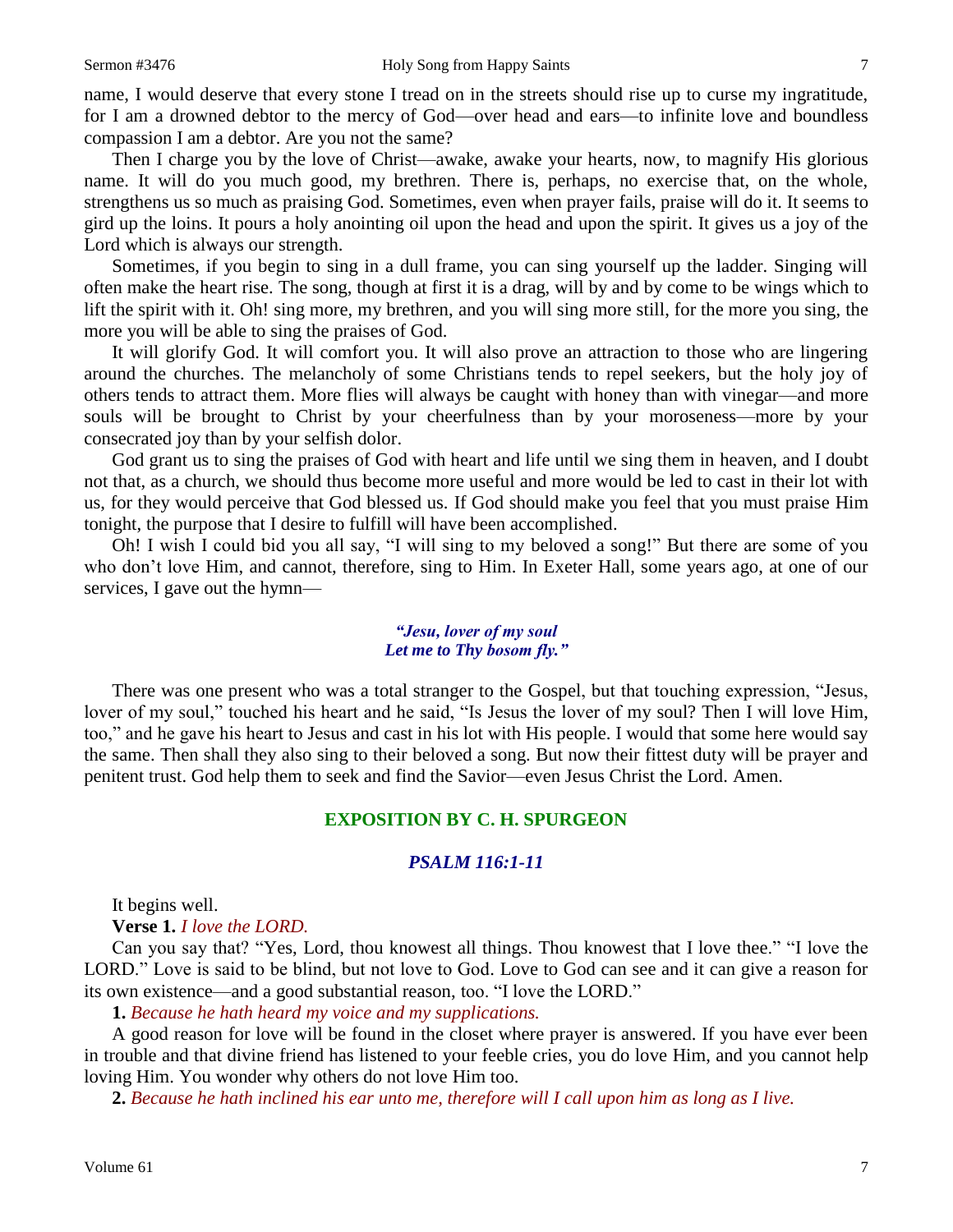"Because." He harps on that string. It is so sweet a note that he touches it again, "Because he hath inclined his ear unto me"—stooped out of heaven. He has laid His ear down to my lips. He has caught my wandering utterances. He has inclined His ear. My sin had pushed His ear away, but He has brought His head back again, and inclined His ear unto me.

"Therefore." You see this was given as a reason, but the Psalmist is so full that what was a reason for love now becomes a reason for something else. The flowers in the garden of believers bloom double. Here is a second flower on this stalk. I love Him because He has inclined His ear unto me. "Therefore will I call upon him as long as I live." I speed so well in prayer that I will keep on in that blessed business. God heard me once. He will hear me again—

## *"Long as we live should Christians pray, For only while we pray we live."*

And as long as we live we shall find out the best way of living—to live from hand to mouth—from God's hand to our mouth—by continual prayer.

Now the Psalmist tells about this wonderful instance in which God heard his cry.

## **3.** *The sorrows of death compassed me,*

They were all round me. They made a circle. I could not find a break. They compassed me. Sorrows, deadly sorrows, the very sorrows of death.

## **3.** *And the pains of hell gat hold upon me:*

They came inside the circle and they gripped me. I was like one that did lie under the lion. He seemed to bite and tear me. "The pains of hell gat hold upon me." Did you ever know that? I did. Oh! I can never forget, for the scars are in my mind to this day when the pains of hell gat hold upon me. They say that there is no hell. He will never say that who has ever felt the pains of a guilty conscience—the pangs of unforgiven sin to a soul that is made alive by the Spirit of God. "The pains of hell gat hold upon me."

#### **3.** *I found trouble and sorrow.*

An unexpected find. They were hidden away—these double enemies—hidden away beneath my pleasures, beneath my sins, beneath my self-righteousness. "I found trouble and sorrow."

**4.** *Then I called upon the name of the LORD:*

The most canonical hour for prayer is the time of our greatest distress. When you can do nothing else but pray, then is the very best time to pray. When you seem shut up to prayer, what a blessed shutting up it is! "Then I called upon the name of the LORD." And what was his prayer? Very short. Very full—a sort of soldier's prayer.

#### **4.** *O LORD, I beseech thee, deliver my soul.*

There, dear hearer, if you need to begin to pray to God, there is a good beginning for you. "Oh! LORD, I beseech thee, deliver my soul."

**5.** *Gracious is the LORD, and righteous;*

A curious mixture. You will never understand it until you stand at the foot of the cross.

**5.** *Yea, our God is merciful.* 

That is the practical outcome of the holy conjunction of grace and righteousness in the atoning sacrifice of Christ. "Our God is merciful." Sometimes when people cannot read well, they spell the words, and one, I remember, spelled God in this way—"Yea, our God is merci-ful." That will do—full of mercy—merciful.

## **6.** *The LORD preserveth the simple:*

You clever men take heed of this. "The LORD preserveth the simple"—the plain, hearty, honest, sincere, sometimes ridiculed for their want of cunning. God takes care of them.

**6.** *I was brought low, and he helped me.*